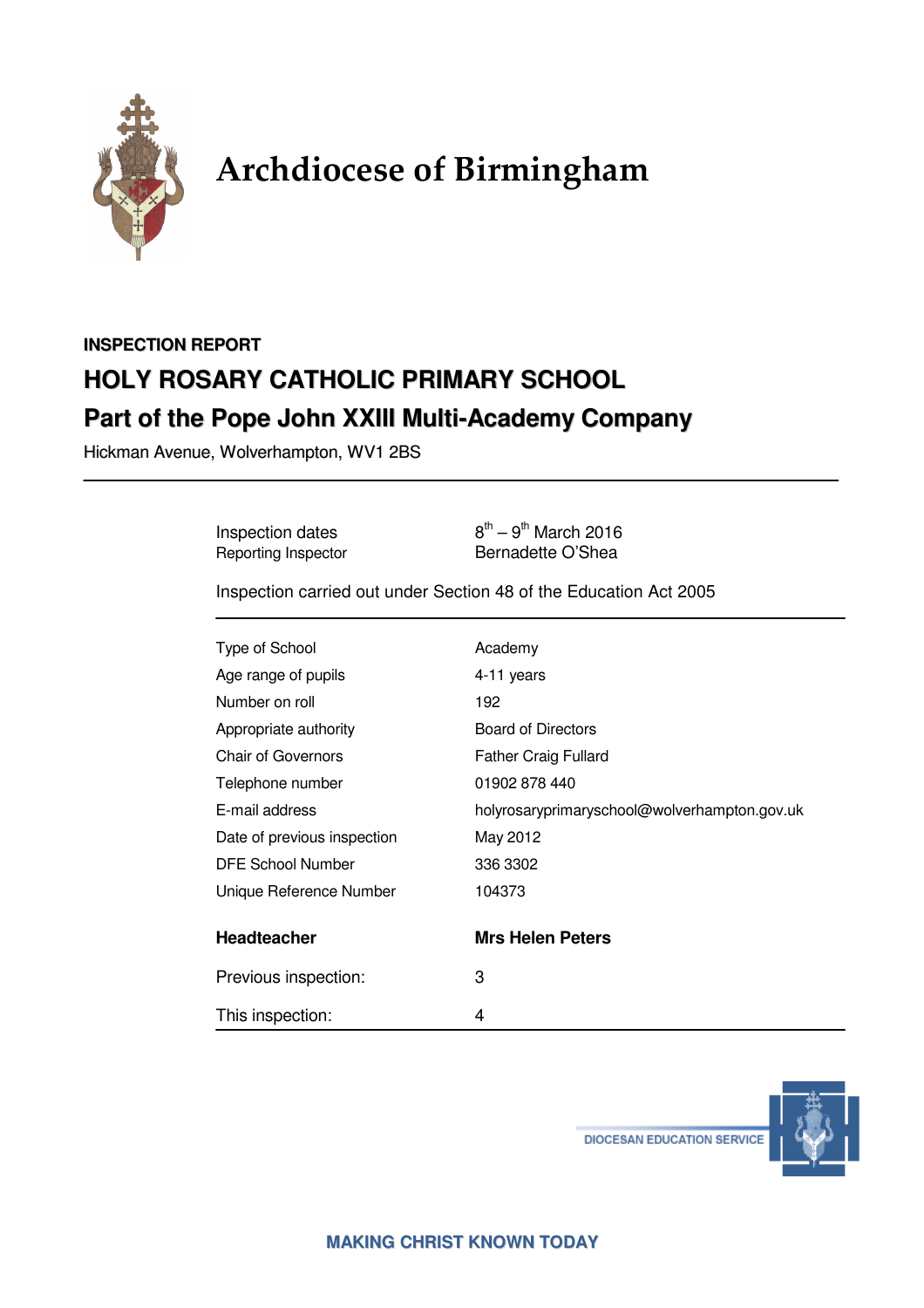# **Evidence**

The inspection was carried out by 1 Diocesan Inspector. The focus of the inspection was on the effectiveness and use of the school's self evaluation of religious education (RE) and Catholic life. To validate the effectiveness of the school's self-evaluation of teaching and learning, the inspector observed 3 full RE lessons with the assistant headteacher. In addition, the inspector completed a work scrutiny and held discussions with pupils to evaluate the impact of teaching on their learning over time. She held meetings with the Chair of Board of Directors, Vice-Chair of the Holy Rosary Primary Academy, the assistant headteacher and a support headteacher from the MAC. She observed music with the whole school by a visiting musician (Onelife music) and undertook a learning walk to look at aspects of learning and teaching in RE, the presentation of the Catholic life of the school, and pupils' behaviour. She looked at a range of evidence related to the school's self evaluation such as RAISEonline, the development plan and teachers' planning. Alongside the validation of school self evaluation, the inspector gathered evidence about assessment and moderation which will be shared with other diocesan schools.

# **Information about the school**

Holy Rosary is a smaller than average sized Catholic primary academy serving the parish of St Joseph in Wolverhampton. It is situated in a deprived area of Wolverhampton. The number of Catholic pupils is currently 22%. The proportion of ethnic minority pupils is below average. Sixty-five per cent of pupils are eligible for free school meals which is well above the national average. The number with special needs and/or disabilities is above national average. Attainment on entry is below the national average overall. At the time of the inspection the headteacher was absent on sick leave.

#### **Main Findings**

- Holy Rosary judges its collective worship and Catholic life as requiring improvement to be good. This judgement is based on the school's self-evaluation processes that have been validated during the inspection for collective worship and Catholic life.
- Self-evaluation of RE is judged by the school as requiring improvement to be good. However, the inspection found that through observing the quality of teaching, evidence in books and speaking to pupils , the progress in RE is very limited because of insufficient attention to the outcomes of the lesson, a lack of understanding of assessment criteria and limited coverage of the Diocesan RE strategy.
- Holy Rosary is part of Pope John XXIII MAC (Multi-Academy Company) and therefore has three primary schools and a secondary school that are willing, and have the capacity, to support and guide the school in the future.
- The Board of Directors and Governors of the academy are fully aware of the urgency to improve the provision for its pupils both rapidly and with expedience. Issues surrounding recruitment of senior leadership and main scale staff are at the centre of board discussions with action planning reflecting the board's effort to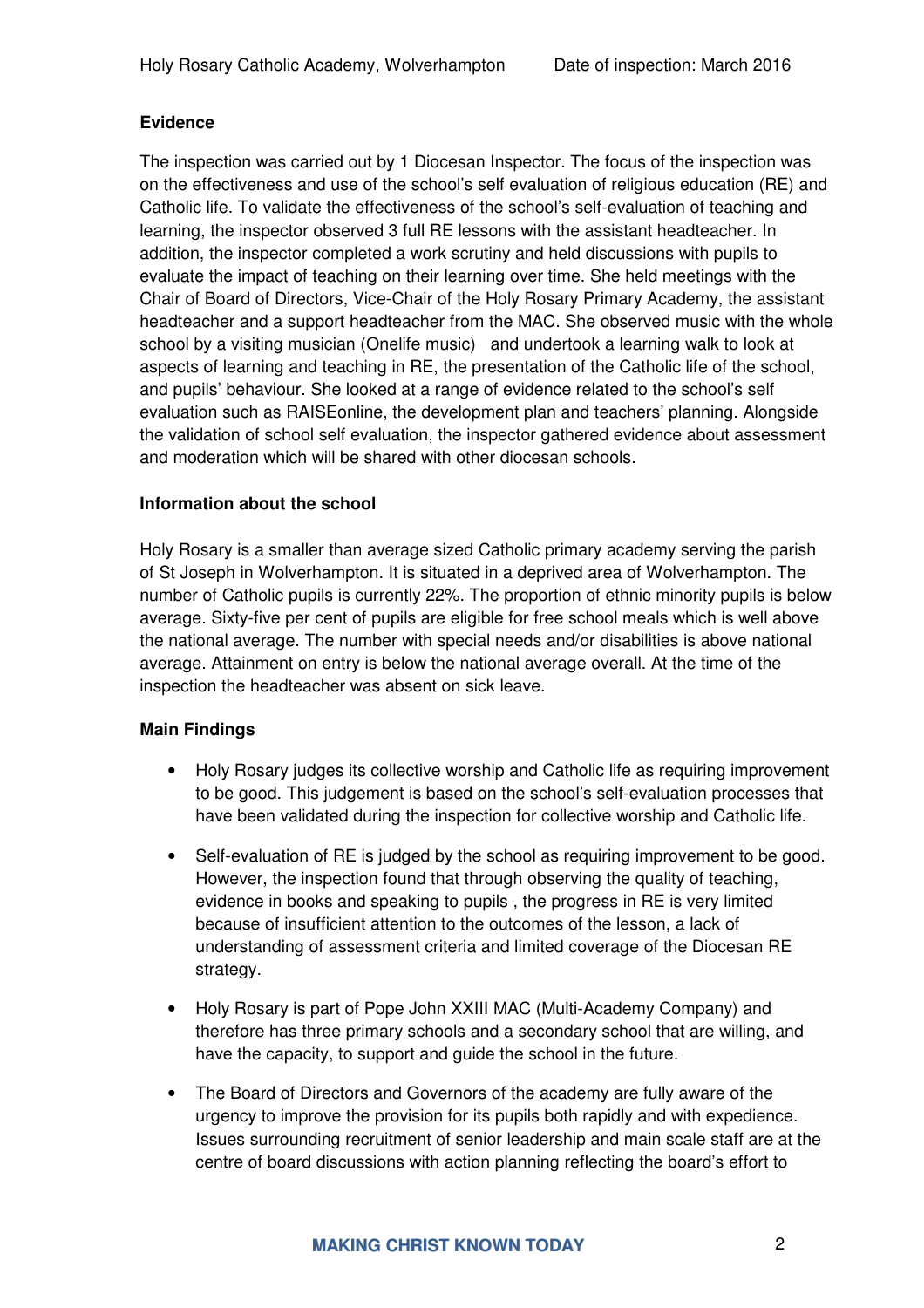move the school's quality of leadership and teaching and learning forward at an accelerated rate.

- Governors and Directors of the MAC have recently formulated improvement plans, which will be monitored by the Board of Directors, ensuring the leadership will be held to account for the impact it is making on outcomes for all pupils, in all year groups and across all learner groups.
- Prayer experiences are planned for and pupils take part readily. They have assembly every Monday morning currently based on the virtues being studied. The pupils contribute towards the collective worship by participating in writing prayers but do not plan their own Liturgies i.e. for younger pupils.
- The school is inclusive of all irrespective of gender, ethnicity, ability or disability, culture, faith or socio economic background. British Values are implicit within the Catholic Values and Virtues work that underpins the ethos of the school.

# **School self-evaluation**

# **Catholic Life**

- Catholic virtues and the values are being developed throughout the school in line with the diocesan guidance with a whole school policy for studying a different virtue each half term. Pupils can talk about the virtues learnt so far and can demonstrate their understanding. They presented a virtue tree which enabled them to talk confidently about those studied and how they can apply these to their own lives and living out the Word.
- The school fosters a sense of service to others as reflected in the charitable acts they engage in to support CAFOD, Macmillan, Good Shepherd Ministry (Harvest Festival Gifts).
- The MAC are currently working together to agree a Mission Statement for the joint organisation.
- There is evidence that the school promotes love of neighbour, a sharing of gifts and a message of justice, hope and peace. This is found in the class display books and the pupils readily acknowledge this, 'Jesus was sent to tell everyone God's message of love and peace at Christmas'.
- The school has an ethos that is characterised by the spirit of forgiveness, 'we should help others as much as possible even if they hurt us'.

A whole school Lenten Retreat day focused on the Year of Mercy culminating in a reflective prayer service at the close of the day enabling pupils to express their own understanding of being forgiven and how to forgive.

• The sacramental programme is parish based. Book scrutiny, lesson observation and pupil interviews did not reveal that this is supported by the RE teaching in school in Y3 or Y6/Y5. To do this would ensure that pupils fully understand the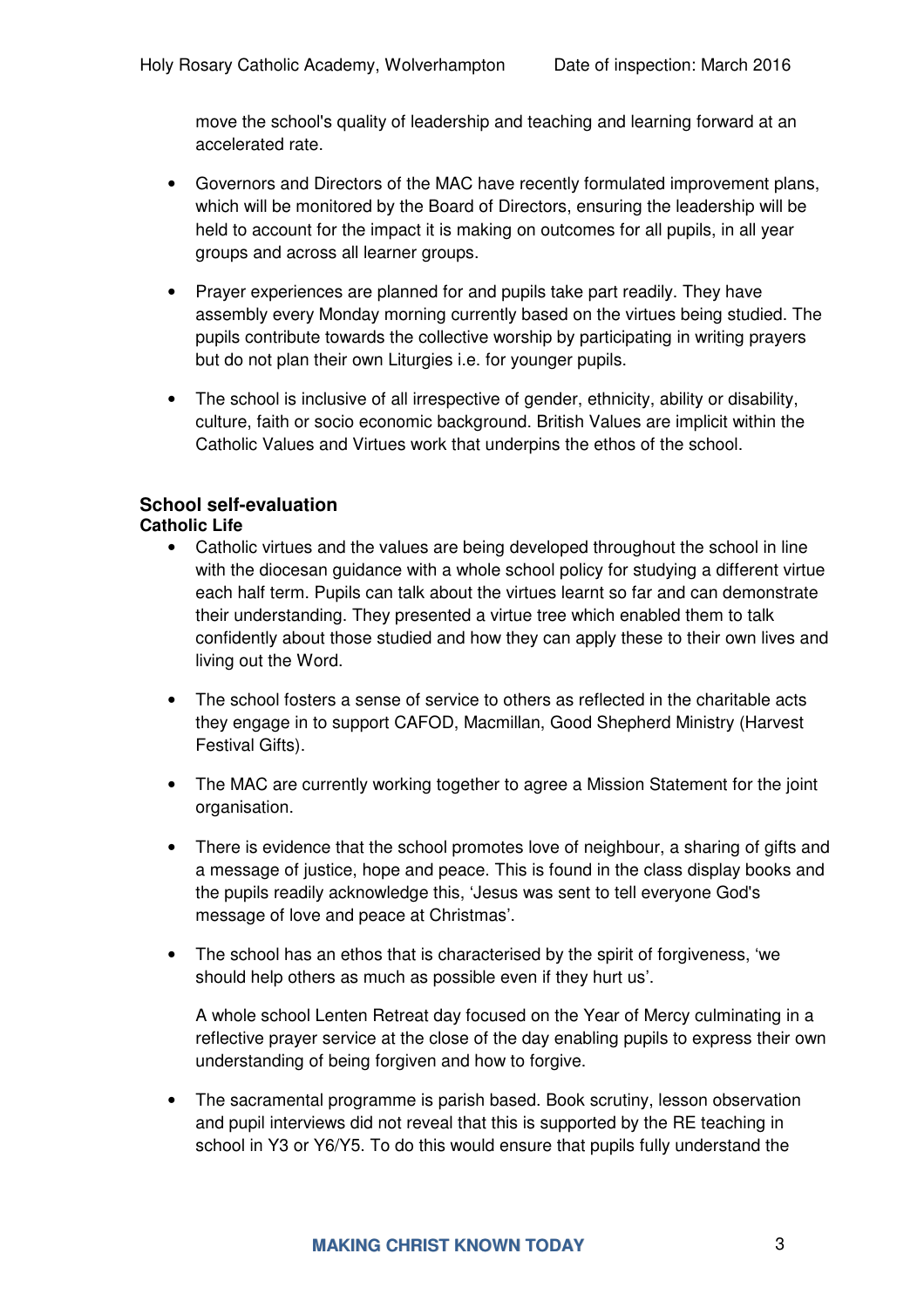sacraments they are receiving and why, as well as supporting their formation as they grow as people of God.

- A process of formal reflection focusing on Catholic Life by all key stakeholders does not, at present, enable leaders to move forward. This process needs to be undertaken so as to give clear direction and purpose for future actions. As a formal systematic review and evaluation of Catholic life is not in place, leaders are missing opportunities which will impact upon any purposeful improvement to pupil outcomes.
- Governors acknowledge that due to the lack of senior leadership in the school, focused training is required regarding identifying the school's strengths and areas to improve in respect to its Catholic character. Shared action planning is planned to develop the spiritual, moral and vocational development and other outcomes for pupils as well as mission and communion linked closely to rigorous evaluation.
- Pupil interviews revealed that they do not have opportunities to say what they wonder about but a comment from one pupil saying, 'I wonder what would have happened if Judas had not betrayed Jesus' led to a good discussion between the group reflecting their ability to listen well, put forward their ideas and make links to their own understanding and their faith.
- The ethos of the school was very welcoming. Pupils demonstrated their care for one another through their respect, good manners and politeness.
- Collective worship is evaluated as requiring improvement to be good. Pupils participate readily and show respect for each other. They recognise a number of prayers, but as the children progress through the school this becomes more limited. Closer links with the parish have resulted in the parish and school working more closely together. The school has supported enterprise events in the parish and both the school and the parish use their newsletters to promote each other's events.
- Key Stage 1 classes have set liturgy times which have been revised with the parish priest to ensure more participation and involvement of the pupils.
- Reflective times are built-in to the school practice and pupils are able to comment upon these: 'we have a little quiet time to consider our actions and whether we can be better people' and 'we are able to think about God'.
- Parents are invited to collective worship times such as school assemblies and Masses. Parents interviewed all said that they had attended and stated that they thought they were very prayerful services.
- Evaluations of prayer areas in classrooms were evident in the Faith file but not evaluations of collective worship services. The school does not currently plan its collective worship ensuring the balance of coverage, progression of prayer and that the four key elements of Liturgy are followed -Gathering, Listening, Responding and Going Forth.

# **RE Attainment and Progress**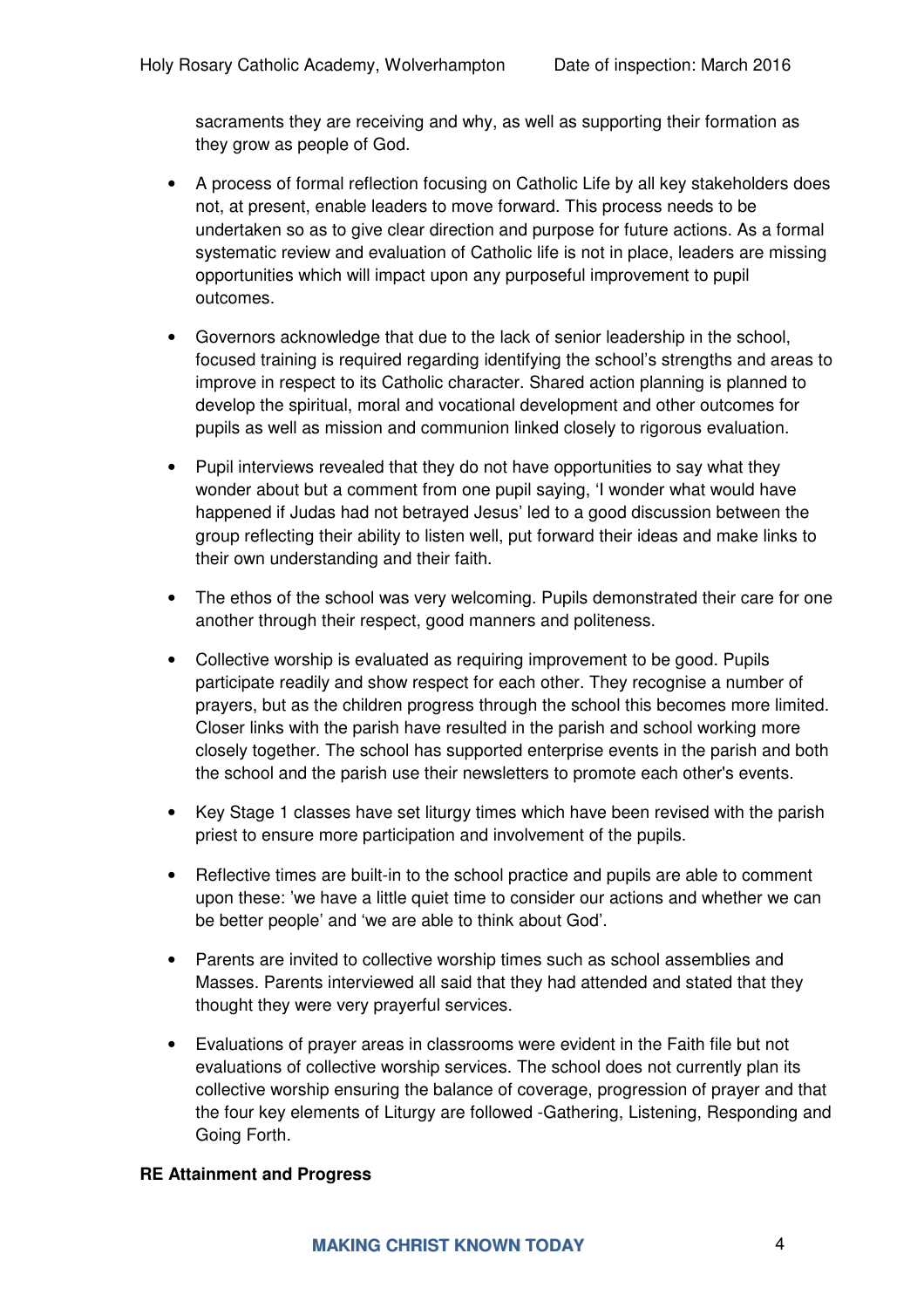- The school has introduced an assessment process since autumn 2015. This is a step forward towards formally identifying attainment and progress in RE. Although the introduction has taken place, far more CPD is required in order for the teachers to understand the assessment criteria and relate this to the pupils intended outcomes when planning.
- Portfolios of assessed work did not reflect the Archdiocesan attainment and progress levels across the school. The school would be greatly supported by having moderation of work and a portfolio of evidence to measure pupil outcomes against.
- Pupils make limited progress in RE. Children are not asked questions in either their lessons or planned activities that enable them to deepen and further their faith and understanding. Much of the work in books and observed in lessons is focused purely on recounts (retells) of Scripture. This is particularly so in upper Key Stage 2 where progress is severely limited. There is little evidence of pupils being asked to reflect on meaning. As a consequence, the progress in RE is insufficient and is below diocesan expectations.
- Teachers' weak subject knowledge acts as a barrier to developing the learning of the pupils.

# **Quality of Teaching**

- Lessons observed were variable. Where the quality of teaching was observed to be satisfactory the teacher was able to elicit responses from pupils that were thoughtful and reflective enabling them to learn from their religion. However, this was not furthered or reflected in the written work which was planned only as a recount.
- Unsatisfactory teaching was observed which did not promote the pupils' learning, progress or enjoyment of RE leading to poor outcomes for pupils as a result of inappropriate expectations. The majority of pupils did not understand what they had to do and the misunderstandings were not picked up by the adults in the room.
- Much of the RE observed focused more on the personal and social development rather than the formation of faith and beliefs.
- Scrutiny of books across the school revealed work of limited quality, length and presentation; a large majority of retells / recounts in various forms such as diaries, newspapers, letters. Marking of pupils' work was inconsistent and, in most year groups did not further or deepen the children's learning or faith journey. Scrutiny of planning did not match what was in the books - far more being planned than being taught.
- Discussion with the senior leader identified that closer monitoring of the curriculum would enable fuller coverage, higher expectations and at least expected progress. Coverage of the RE curriculum is unsatisfactory.

#### **Improvement Planning**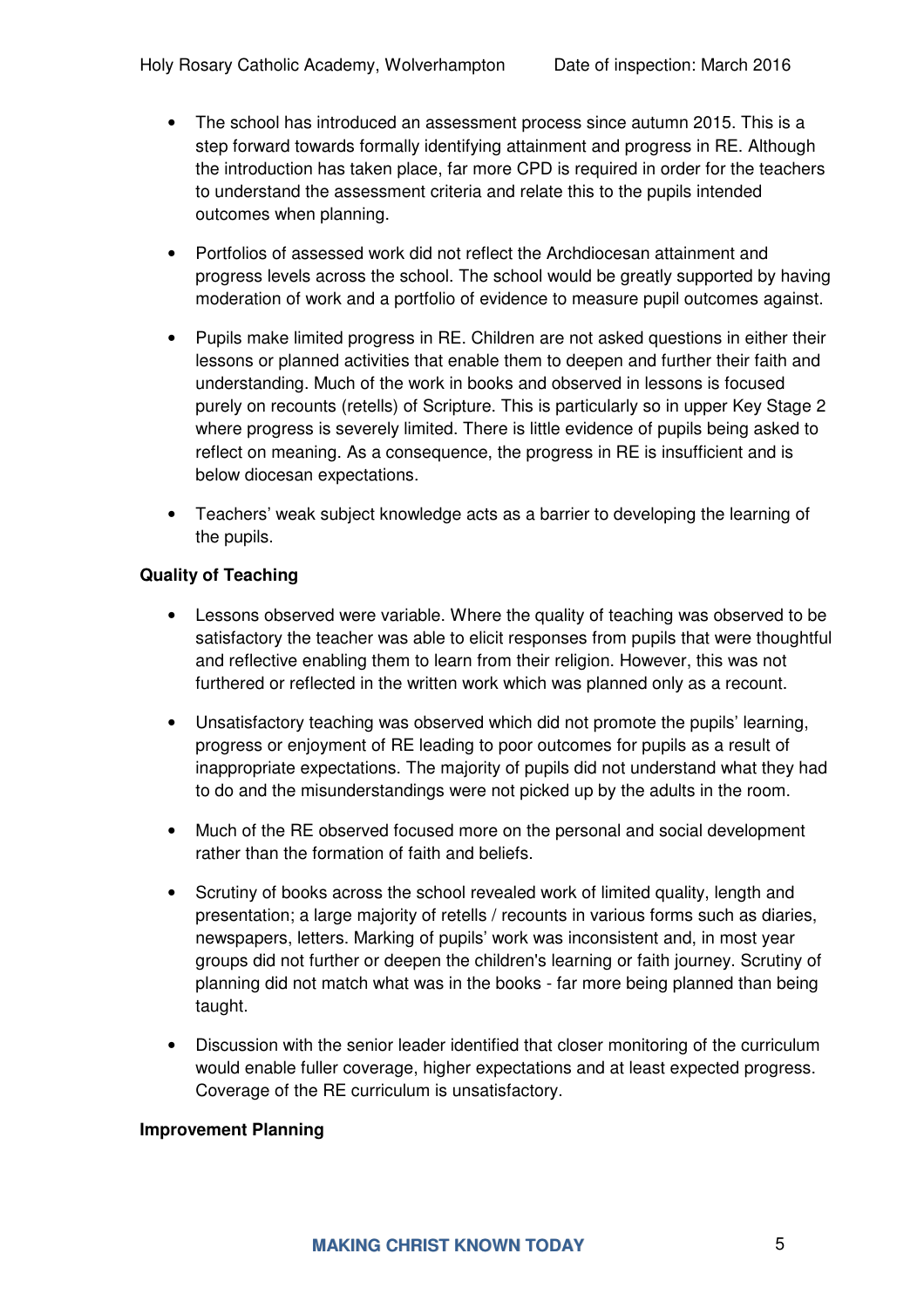- A description of the improvement planning process, through discussion, implied that the ownership of whole school priorities is not shared by staff. Governors are aware that the improvement planning processes, if they are to have impact on outcomes, must be shared and have recently agreed the strengths and areas of improvement.
- Review of the recommendations from the last RE Inspection has revealed that these still need to be improved upon. Rapid, focused strategies and initiatives are required to be implemented with focused impact statements, to bring about securely moving to good.

# **Governors/Directors**

- Governors and Directors acknowledge that the school requires support to improve in Catholic Life and there is a requirement for substantial improvement in the teaching of RE.
- As a MAC, the governors and directors are in focused discussions to ensure that the other schools can provide sustained, high quality leadership and management support to Holy Rosary as well as sourcing independent professional support to validate the school's current and future practice relating to assessment outcomes for pupils.
- They have an understanding of the strengths and areas to improve and are proactive in their bid to ensure that the school improves rapidly with rigorous strategies planned for the leaders and managers of the school, and their impact, holding the school to account.
- Neighbouring MAC schools have been supportive and further actioning of this focussed support is taking place. This professional support from the MAC schools, if applied with consistency and rigour, with current leadership accepting the support, should enable Holy Rosary to improve. A further school is also involved in supporting the school as part of a leadership and management and quality of teaching programme. This support has been hard to evaluate as it has not been as regular as originally thought due to long term absences of the headteacher.
- It is acknowledged that recruitment to senior posts in the school has recently been, and still is, a challenge. Whilst the recruitment process is taking place the governors must be in a position to ensure that the school is closely monitored and that significant senior leadership and management training is rapidly introduced holding the school to account for the outcomes of pupils.

# **Recommendations**

The Governors should now seek:

• To introduce a robust systematic strategic plan to thoroughly monitor and evaluate all aspects of Catholic life, ensuring that all stakeholders (staff, governors, pupils, parents) contribute to the process and that the actions taken have an impact on the school to ensure it is at least good.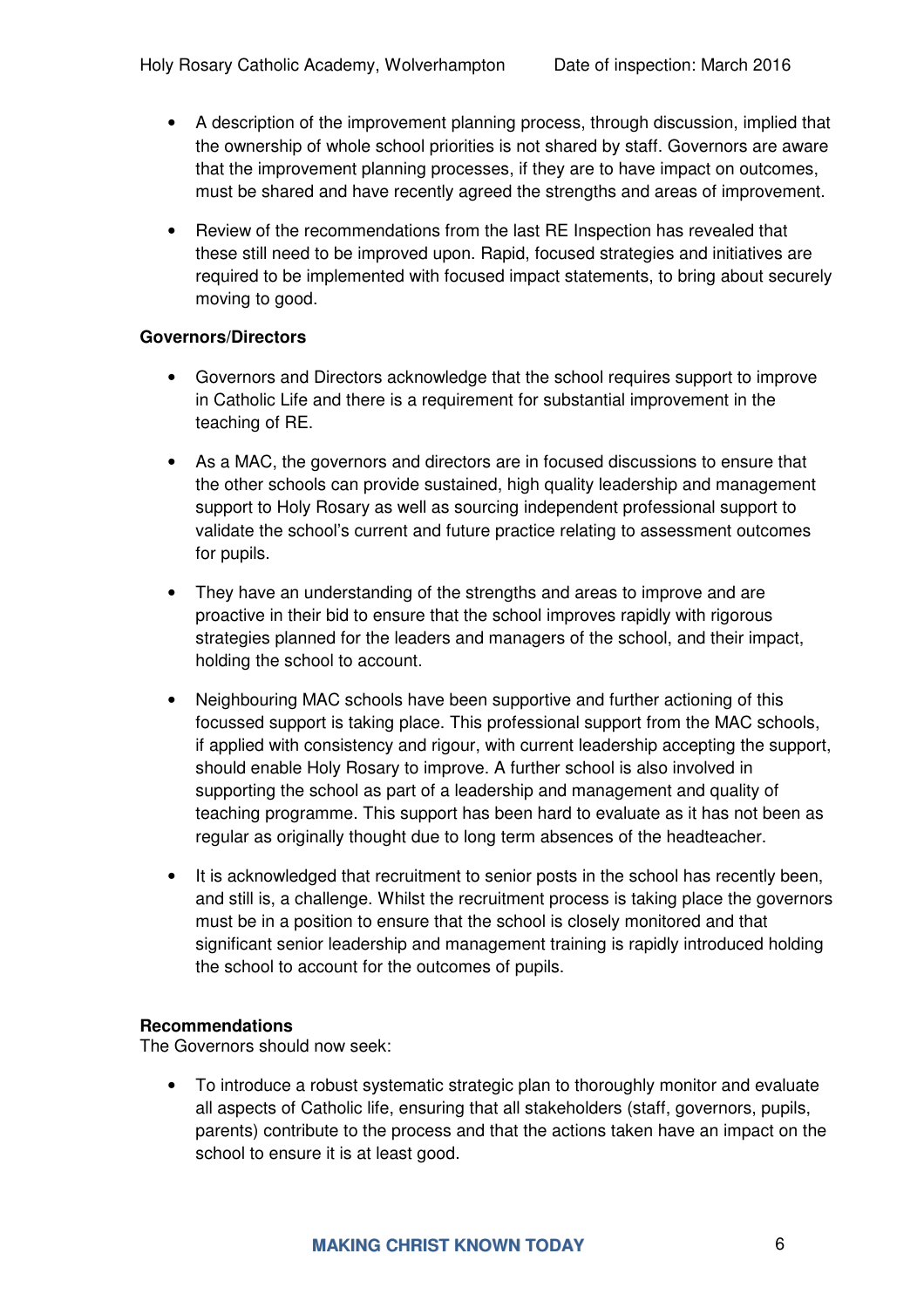- To rapidly improve the standards of RE in the school so that it is at least good by ensuring that:
	- there is an RE lead who can monitor, support, evaluate and challenge current and future practice and standards in RE;
	- teachers receive a full CPD package regarding assessment and moderation of RE standards of attainment, expected progress measures and key skills to be developed in RE;
	- teachers' subject knowledge is developed thoroughly so as to deepen their understanding of the religion and faith resulting in the appropriate ways to question and further pupils' learning and understanding.